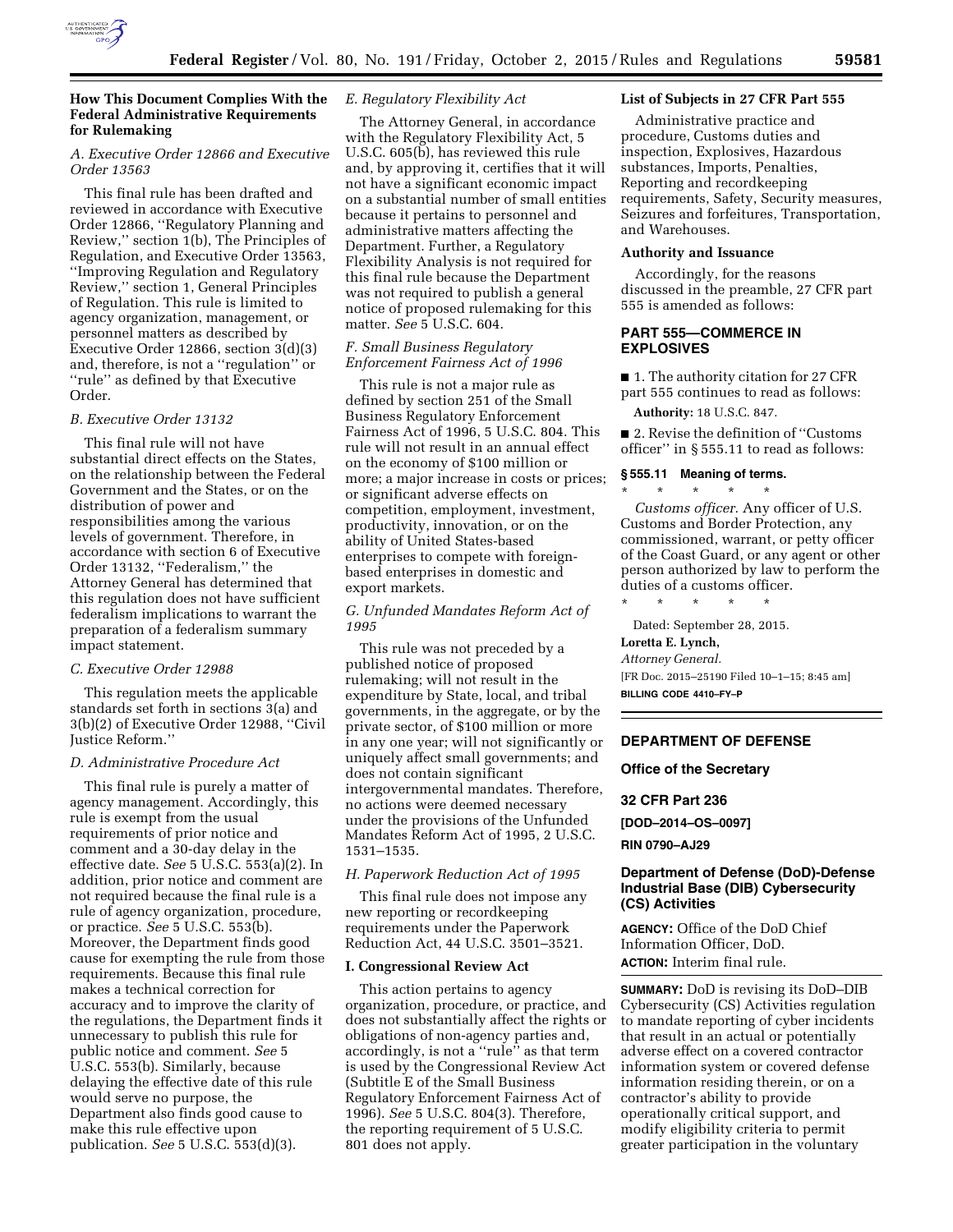DoD-Defense Industrial Base (DIB) Cybersecurity (CS) information sharing program.

**DATES:** Effective Date: This rule if effective October 2, 2015. Comments must be received by December 1, 2015. **ADDRESSES:** You may submit comments, identified by docket number and/or Regulatory Information Number (RIN) number and title, by any of the following methods:

• Federal Rulemaking Portal: *[http://](http://www.regulations.gov)  [www.regulations.gov](http://www.regulations.gov)*. Follow the instructions for submitting comments.

• Mail: Department of Defense, Office of the Deputy Chief Management Officer, Directorate of Oversight and Compliance, Regulatory and Audit Matters Office, 9010 Defense Pentagon, Washington, DC 20301-9010.

# **FOR FURTHER INFORMATION CONTACT:**

DoD–DIB Cybersecurity Activities Office: (703) 604–3167, toll free (855) 363–4227.

### **SUPPLEMENTARY INFORMATION:**

#### **Executive Summary**

This rule revises the DoD–DIB cybersecurity information sharing program regulation to implement new statutory requirements for DoD contractors and subcontractors to report cyber incidents that result in an actual or potentially adverse effect on a covered contractor information system or covered defense information residing therein, or on a contractor's ability to provide operationally critical support. The program also retains the voluntary information sharing activities for cybersecurity information that is outside the scope of the mandatory reporting requirements.

Regarding the mandatory reporting, this part has been revised to set forth mandatory cyber incident reporting requirements that will apply to all forms of contracts or other agreements between DoD and DIB companies (*e.g.,*  procurement contracts, cooperative agreements, other transaction agreements). Thus, all relevant contracts or agreements are required to include these cyber reporting requirements (*e.g.,*  through incorporation of the reporting requirements by reference, or by expressly setting forth reporting requirements consistent with this part). The revisions provided in this rule are part of DoD's efforts to establish a single reporting mechanism for such cyber incidents on unclassified DoD contractor information systems. These requirements are focused on cyber incidents that threaten specific types of DoD program information, such as technical information controlled under the International Traffic in Arms

Regulations or the Export Administration Regulations or otherwise controlled by DOD and operational security information that relates to DoD activities. Additional cyber incident reporting requirements for other important types of controlled unclassified information (CUI) (*e.g.,*  personally identifiable information (PII), budget or financial information) are more specifically addressed through other regulatory mechanisms, and thus are outside the scope of this rule. To clarify this distinction, the rule explicitly states that reporting under this program does not abrogate the contractor's responsibility for any other applicable cyber incident reporting requirements  $(\S 236.4(0))$ .

The rule also revises the program's definitions to better harmonize with definitions that are already established and used by DoD and other Government agencies in similar contexts, such as those relating to the handling and safeguarding of Controlled Unclassified Information as used by the National Archives and Records Administration pursuant to Executive Order 13556 ''Controlled Unclassified Information'' (November 4, 2010) (see *[http://](http://www.archives.gov/cui/) [www.archives.gov/cui/](http://www.archives.gov/cui/)*), and those widely used in the context of cybersecurity activities (see the Committee on National Security Systems Instruction No. 4009, ''National Information Assurance Glossary'').

This rule is intended to streamline the reporting process for DoD contractors and minimize duplicative reporting processes, while preserving distinctions where appropriate. Cyber incident reporting involving classified information on classified contractor systems will be in accordance with the National Industrial Security Program Operating Manual (DoD–M 5220.22 (*[http://www.dtic.mil/whs/directives/](http://www.dtic.mil/whs/directives/corres/pdf/522022m.pdf) [corres/pdf/522022m.pdf](http://www.dtic.mil/whs/directives/corres/pdf/522022m.pdf)*)).

This rule also modifies eligibility criteria to permit greater participation in the voluntary DoD–DIB CS information sharing program. Expanding participation in the DoD–DIB CS information sharing program is part of DoD's comprehensive approach to counter cyber threats through information sharing between the Government and DIB participants. The DoD–DIB CS information sharing program allows eligible DIB participants to receive Government furnished information (GFI) and cyber threat information from other DIB participants, thereby providing greater insights into adversarial activity targeting the DIB. The activities in this rule implement DoD statutory authorities to establish programs and activities to protect

sensitive DoD information, including when such information resides on or transits information systems operated by contractors or others in support of DoD activities (*e.g.,* 10 U.S.C. 391 and 2224, the Federal Information Security Modernization Act (FISMA), codified at 44 U.S.C. 3551 *et seq.,* section 941 of the NDAA for FY 2013 (Public Law 112– 239)). Activities under this rule also fulfill important elements of DoD's critical infrastructure protection responsibilities, as the sector specific agency for the DIB sector (see Presidential Policy Directive 21 (PPD– 21), ''Critical Infrastructure Security and Resilience,'' available at *[https://](https://www.whitehouse.gov/the-press-office/2013/02/12/presidential-policy-directive-critical-infrastructure-security-and-resil) www.whitehouse.gov/the-press-office/ 2013/02/12/presidential-policy[directive-critical-infrastructure-security](https://www.whitehouse.gov/the-press-office/2013/02/12/presidential-policy-directive-critical-infrastructure-security-and-resil)and-resil*).

Under this rule, contractors will incur costs associated with requirements for reporting cyber incidents of covered defense information on their covered contractor information system(s) or those affecting the contractor's ability to provide operationally critical support. Costs for contractors include identifying and analyzing cyber incidents and their impact on covered defense information, or a contractor's ability to provide operationally critical support, as well as obtaining DoD-approved medium assurance certificates to ensure authentication and identification when reporting cyber incidents to DoD. Government costs include onboarding new companies under the voluntary DoD–DIB CS information sharing program, and collecting and analyzing cyber incident reports, malicious software, and media.

A foundational element of these new mandatory reporting requirements, as well as the voluntary DoD–DIB CS information sharing activities, is the recognition that the information being shared between the parties includes extremely sensitive information that requires protection. For additional information regarding the Government's safeguarding of information received from the contractors that require protection, see the Privacy Impact Assessment (PIA) for the DIB Cybersecurity/Information Assurance Activities located at *[http://](http://dodcio.defense.gov/Portals/0/Documents/DIB%20CS-IA%20PIA_FINAL_signed_30jun2011_VMSS_GGMR_RC.pdf) [dodcio.defense.gov/Portals/0/](http://dodcio.defense.gov/Portals/0/Documents/DIB%20CS-IA%20PIA_FINAL_signed_30jun2011_VMSS_GGMR_RC.pdf) [Documents/DIB%20CS–IA%20PIA](http://dodcio.defense.gov/Portals/0/Documents/DIB%20CS-IA%20PIA_FINAL_signed_30jun2011_VMSS_GGMR_RC.pdf)*\_ *FINAL*\_*signed*\_*[30jun2011](http://dodcio.defense.gov/Portals/0/Documents/DIB%20CS-IA%20PIA_FINAL_signed_30jun2011_VMSS_GGMR_RC.pdf)*\_*VMSS*\_ *GGMR*\_*[RC.pdf](http://dodcio.defense.gov/Portals/0/Documents/DIB%20CS-IA%20PIA_FINAL_signed_30jun2011_VMSS_GGMR_RC.pdf)*. The PIA provides detailed procedures for handling personally identifiable information (PII), attributional information about the strengths or vulnerabilities of specific covered contractor information systems, information providing a perceived or real competitive advantage on future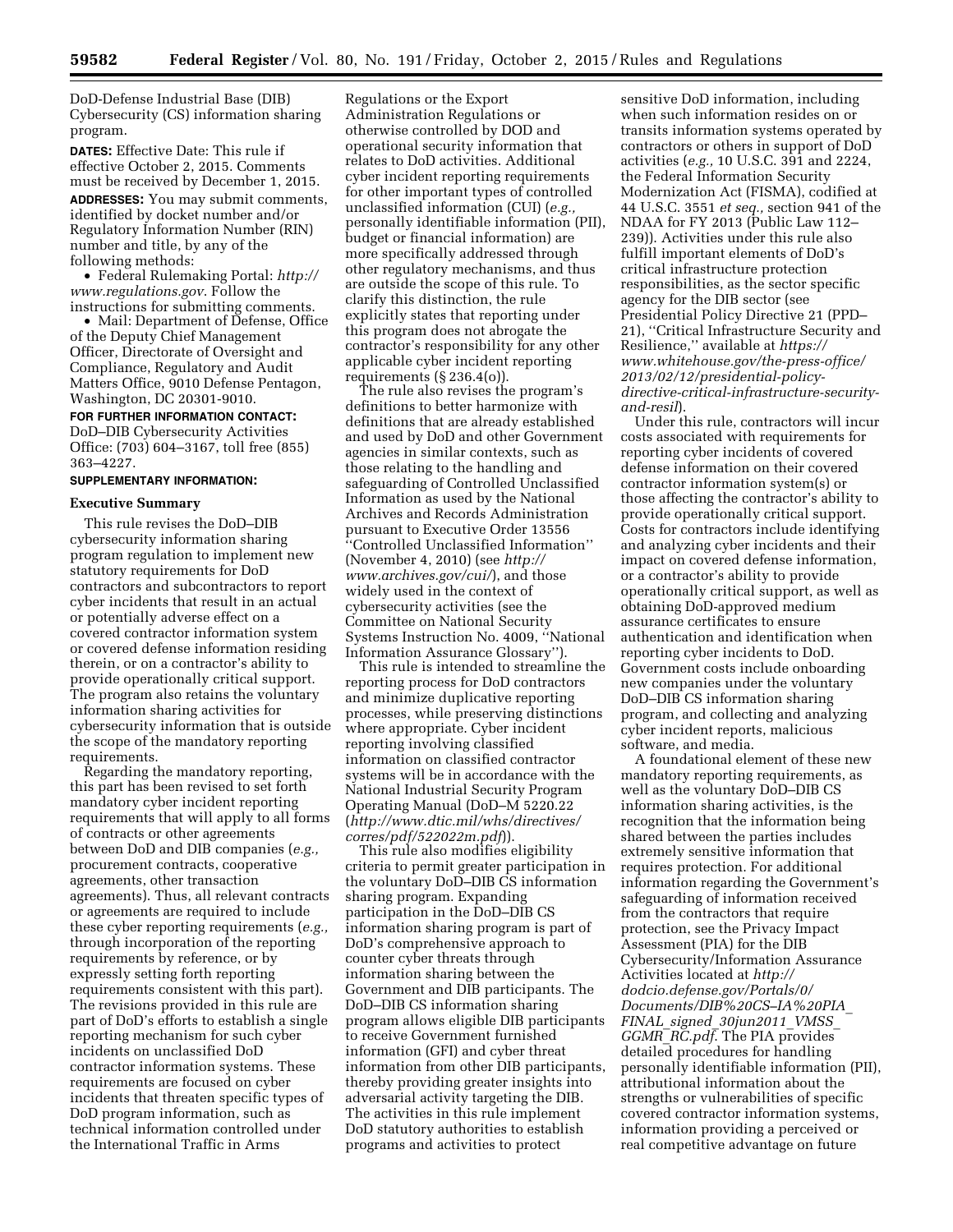procurement action, and contractor information marked as proprietary or commercial or financial information.

### **Interim Final Rule Justification**

This rule is being published as an interim rule in order to comply with statutory guidance under Section 941 of the National Defense Authorization Act (NDAA) for Fiscal Year (FY) 2013, and section 391 of Title 10, United States Code (U.S.C.), requiring defense contractors to rapidly report cyber incidents on their unclassified networks or information systems that may affect unclassified defense information, or that affect their ability to provide operationally critical support to the Department. Issuing this rule as an interim final rule underscores the importance of better protecting unclassified defense information against the immediate cyber threat, while preserving the intellectual property and competitive capabilities of our national defense industrial base. The interim final rule enables DoD to better assess, in the near term, when mission critical capabilities and services are affected by cyber incidents and reinforces DoD's overall efforts to defend DoD information, protect U.S. national interests against cyber-attacks, and support military operations and contingency plans worldwide. Cybersecurity is a Congressional priority and this interim final rule supports the Administration's national cybersecurity strategy emphasizing public-private information sharing.

### **Regulatory Procedures**

*Executive Orders 12866, ''Regulatory Planning and Review'' and 13563, ''Improving Regulation and Regulatory Review''* 

Executive Orders 13563 and 12866 direct agencies to assess all costs and benefits of available regulatory alternatives and, if regulation is necessary, to select regulatory approaches that maximize net benefits (including potential economic, environmental, public health and safety effects, distribute impacts, and equity). Executive Order 13563 emphasizes the importance of quantifying both costs and benefits, of reducing costs, of harmonizing rules, and of promoting flexibility. This rule has been designated a ''significant regulatory action,'' although not economically significant, under section 3(f) of Executive Order 12866. Accordingly, the rule has been reviewed by the Office of Management and Budget (OMB).

## **Public Law 104–121, ''Congressional Review Act'' (5 U.S.C. 801)**

It has been determined that this rule is not a ''major'' rule under 5 U.S.C. 801, enacted by Public Law 104–121, because it will not result in an annual effect on the economy of \$100 million or more; a major increase in costs or prices for consumers, individual industries, Federal, State, or local Government agencies, or geographic regions; or significant adverse effects on competition, employment, investment, productivity, innovation, or on the ability of United States-based enterprises to compete with foreignbased enterprises in domestic and export markets.

### **Sec. 202, Public Law 104–4, ''Unfunded Mandates Reform Act''**

It has been determined that this rule does not contain a Federal mandate that may result in expenditure by State, local and tribal Governments, in aggregate, or by the private sector, of \$100 million or more in any one year.

# **Public Law 96–354, ''Regulatory Flexibility Act'' (5 U.S.C. 601)**

It has been certified that this rule is not subject to the Regulatory Flexibility Act (5 U.S.C. 601) because it would not, if promulgated, have a significant economic impact on a substantial number of small entities. Therefore, the Regulatory Flexibility Act, as amended, does not require us to prepare a regulatory flexibility analysis.

# **Public Law 96–511, ''Paperwork Reduction Act'' (44 U.S.C. Chapter 35)**

It has been determined that 32 CFR part 236 does contain reporting or recordkeeping requirements under the Paper Reduction Act (PRA) of 1995. These reporting requirements apply existing collection approvals under Office of Management and Budget (OMB) Control Numbers: 0704–0489, ''Defense Industrial Base Cyber Security/Information Assurance (DIB CS/IA) Cyber Incident Reporting,'' and 0704–0490, ''Defense Industrial Base Cyber Security/Information Assurance (DIB CS/IA) Points of Contact (POC) Information.''

DoD has submitted a revision for the 0704–0489 collection to OMB under the provisions of the Paperwork Reduction Act (44 U.S.C. Chapter 35) in response to 32 CFR part 236 expanding the number of companies under mandatory cyber incident reporting requirements. Comments are invited on: (a) whether the proposed collection of information is necessary for the proper performance of the functions of DoD, including whether the information will have

practical utility; (b) the accuracy of the estimate of the burden of the proposed information collection; (c) ways to enhance the quality, utility, and clarity of the information to be collected; and (d) ways to minimize the burden of the information collection on respondents, including the use of automated collection techniques or other forms of information technology.

*Title:* Cyber Incident Reporting by DoD Contractors

*Type of Request:* Revision.

Number of DoD contractors impacted is 10,000.

*Projected Responses Per Participant Per Year:* 5.

*Annual Total Responses:* Up to 50,000.

*Average Burden Per Response:* 7 hours (this includes searching existing data sources, gathering and maintaining the data needed, and completing and reviewing the collection of information).

*Annual Total Burden Hours:* 250,000 hours for all participants.

*Needs and Uses:* The requested information supports the mandatory cyber incident reporting requirements under Section 941 of the NDAA for Fiscal Year (FY) 13 and Section 1632 of the NDAA for FY 15, and facilitates cyber situational awareness and cyber threat information sharing. DoD contractors report incidents using the standard Incident Collection Format (ICF). The primary means of reporting is through a secure unclassified web portal, but a company may report incidents through other communication means if necessary.

*Affected Public:* DoD contractors with the provisions of 32 CFR part 236 in their agreements with DoD.

*Frequency:* On occasion.

*Respondent's Obligation:* Mandatory. DoD has submitted a revision for the 0704–0490 collection to OMB under the provisions of the Paperwork Reduction Act (44 U.S.C. Chapter 35) in response to 32 CFR part 236 expanding the number of companies eligible to participate in the voluntary DIB CS information sharing program. Comments are invited on: (a) whether the proposed collection of information is necessary for the proper performance of the functions of DoD, including whether the information will have practical utility; (b) the accuracy of the estimate of the burden of the proposed information collection; (c) ways to enhance the quality, utility, and clarity of the information to be collected; and (d) ways to minimize the burden of the information collection on respondents, including the use of automated collection techniques or other forms of information technology.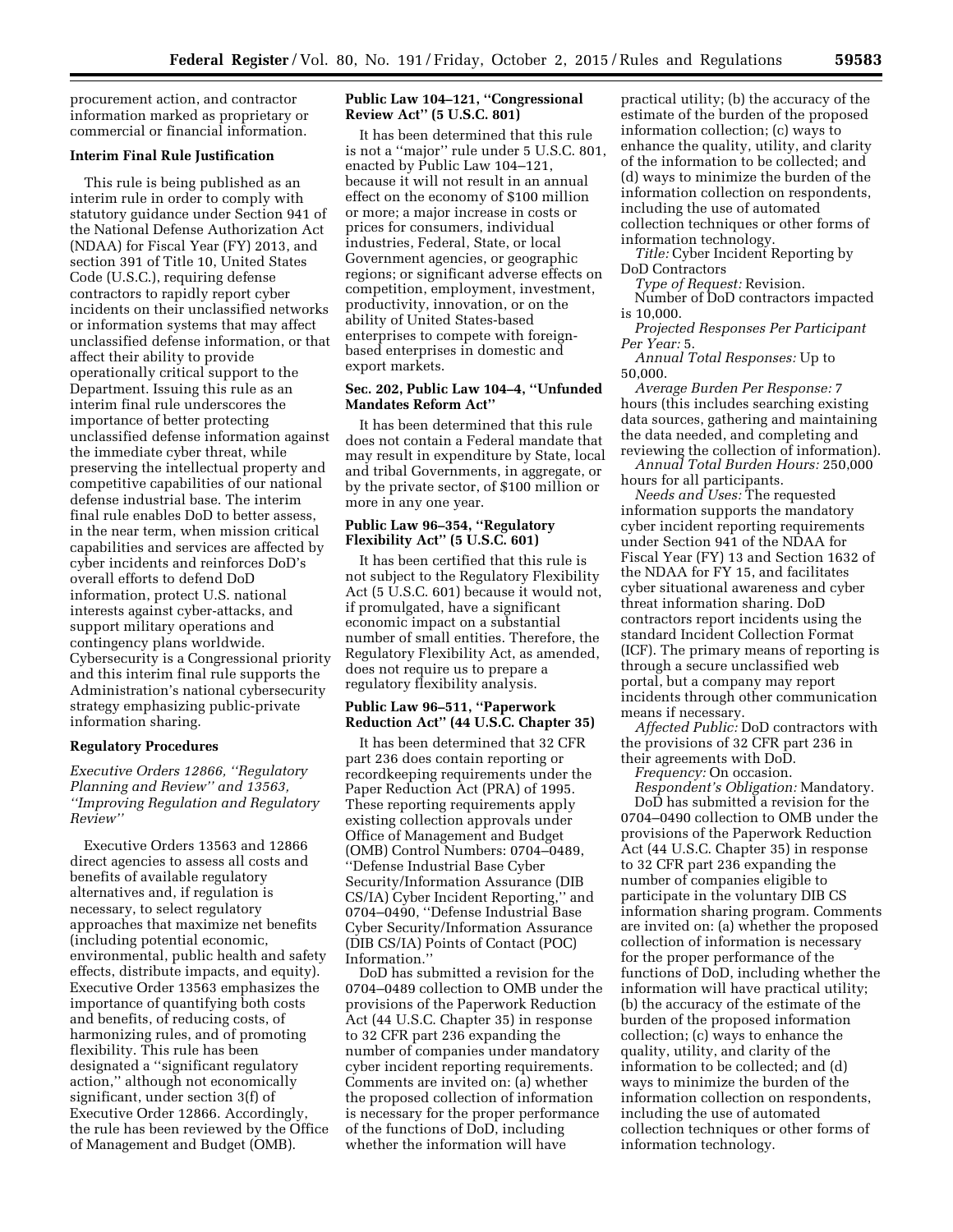*Title:* Defense Industrial Base Cybersecurity Activities Points of Contact (POC) Information.

*Type of Request:* Revision.

Number of DoD contractors impacted is 8,500. DoD estimates that no more than 10% of the total eligible population of cleared defense contractors will apply to the voluntary DIB Cybersecurity Activities program resulting in 850 cleared defense contractors impacted annually. An additional 10% of the population or 85 contractors may provide updated points of contact for the program, as required.

Projected Responses Per Participant: Initial collection is one per company with updates on a case-by-case basis.

*Annual Total Responses:* 935.

*Average Burden Per Response:* 20 minutes.

*Annual Total Burden Hours:* 312 hours for all participants.

*Needs and Uses:* The Government will collect business points of contact (POC) information from all Defense Industrial Base (DIB) Cybersecurity program participants on a one-time basis, with updates as necessary, to facilitate communications and the sharing of share unclassified and classified cyber threat information.

*Affected Public:* Business or other forprofit and not-for-profit institutions.

*Frequency:* On occasion. *Respondent's Obligation:* Voluntary. *OMB Desk Officer:* 

Written comments and

recommendations on these information collections should be sent to Ms. Jasmeet Seehra at the Office of Management and Budget, DoD Desk Officer, Room 10102, New Executive Office Building, Washington, DC 20503, with a copy to the Director, DoD–DIB Cybersecurity Activities Office, at the Office of the DoD Chief Information Officer, 6000 Defense Pentagon, Attn: DIB CS Activities Office, Washington, DC 20301–6000, or email at *[OSD.DIBCSIA@mail.mil](mailto:OSD.DIBCSIA@mail.mil)*.

You may also submit comments, identified by docket number and title, by the following method:

*Federal Rulemaking Portal: [http://](http://www.regulations.gov) [www.regulations.gov](http://www.regulations.gov)*. Follow the instructions for submitting comments.

All submissions received must include the agency name, docket number and title for this **Federal Register** document. The general policy for comments and other submissions from members of the public is to make these submissions available for public viewing on the Internet at *[http://](http://www.regulations.gov) [www.regulations.gov](http://www.regulations.gov)* as they are received without change, including any personal identifiers or contact information.

#### **Executive Order 13132, ''Federalism''**

It has been determined that this rule does not have federalism implications, as set forth in Executive Order 13132. This rule does not have substantial direct effects on:

(a) The States;

(b) The relationship between the National Government and the States; or

(c) The distribution of power and responsibilities among the various levels of Government.

### **List of Subjects in 32 CFR Part 236**

Government contracts, Security measures.

Accordingly, 32 CFR part 236 is revised to read as follows:

# **PART 236—DEPARTMENT OF DEFENSE (DoD)-DEFENSE INDUSTRIAL BASE (DIB) CYBERSECURITY (CS) ACTIVITIES**

Sec.

- 236.1 Purpose.
- 236.2 Definitions.<br>236.3 Policy.
- Policy.
- 236.4 Mandatory cyber incident reporting procedures.
- 236.5 DoD–DIB CS information sharing program.
- 236.6 General provisions of the DoD–DIB CS information sharing program.
- 236.7 DoD–DIB CS information sharing program requirements.

**Authority:** 10 U.S.C. 391; 10 U.S.C. 2224; 44 U.S.C. 3506; 44 U.S.C. 3544; and Section 941, Publ. L. 112–239, 126 Stat. 1632.

#### **§236.1 Purpose.**

Cyber threats to contractor unclassified information systems represent an unacceptable risk of compromise of DoD information and pose an imminent threat to U.S. national security and economic security interests. This part requires all DoD contractors to rapidly report cyber incidents involving covered defense information on their covered contractor information systems or cyber incidents affecting the contractor's ability to provide operationally critical support. The part also modifies the eligibility criteria to permit greater participation in the voluntary DoD–DIB CS information sharing program in which DoD provides cyber threat information and cybersecurity best practices to DIB participants. The DoD–DIB CS information sharing program enhances and supplements DIB participants' capabilities to safeguard DoD information that resides on, or transits, DIB unclassified information systems.

#### **§236.2 Definitions.**

As used in this part:

*Access to media* means provision of media, or access to media physically or remotely to DoD personnel, as determined by the contractor.

*Cleared defense contractor (CDC)*  means a private entity granted clearance by DoD to access, receive, or store classified information for the purpose of bidding for a contract or conducting activities in support of any program of DoD.

*Compromise* means disclosure of information to unauthorized persons, or a violation of the security policy of a system, in which unauthorized intentional or unintentional disclosure, modification, destruction, or loss of an object, or the copying of information to unauthorized media may have occurred.

*Contractor* means an individual or organization outside the U.S. Government who has accepted any type of agreement or order to provide research, supplies, or services to DoD, including prime contractors and subcontractors.

*Contractor attributional/proprietary information* means information that identifies the contractor(s), whether directly or indirectly, by the grouping of information that can be traced back to the contractor(s) (*e.g.,* program description, facility locations), personally identifiable information, as well as trade secrets, commercial or financial information, or other commercially sensitive information that is not customarily shared outside of the company.

*Controlled Technical Information*  means technical information with military or space application that is subject to controls on the access, use, reproduction, modification, performance, display, release, disclosure, or dissemination. Controlled technical information would meet the criteria, if disseminated, for distribution statements B through F using the criteria set forth in DoD Instruction 5230.24, ''Distribution Statements of Technical Documents,'' available at *[http://](http://www.dtic.mil/whs/directives/corres/pdf/523024p.pdf) [www.dtic.mil/whs/directives/corres/pdf/](http://www.dtic.mil/whs/directives/corres/pdf/523024p.pdf) [523024p.pdf](http://www.dtic.mil/whs/directives/corres/pdf/523024p.pdf)*. The term does not include information that is lawfully publicly available without restrictions.

*Covered contractor information system* means an information system that is owned or operated by or for a contractor and that processes, stores, or transmits covered defense information.

*Covered defense information* means unclassified information that: (1) Is:

(i) Provided to the contractor by or on behalf of the DoD in connection with the performance of a contract; or

(ii) Collected, developed, received, transmitted, used, or stored by or on behalf of the contractor in support of the performance of a contract; and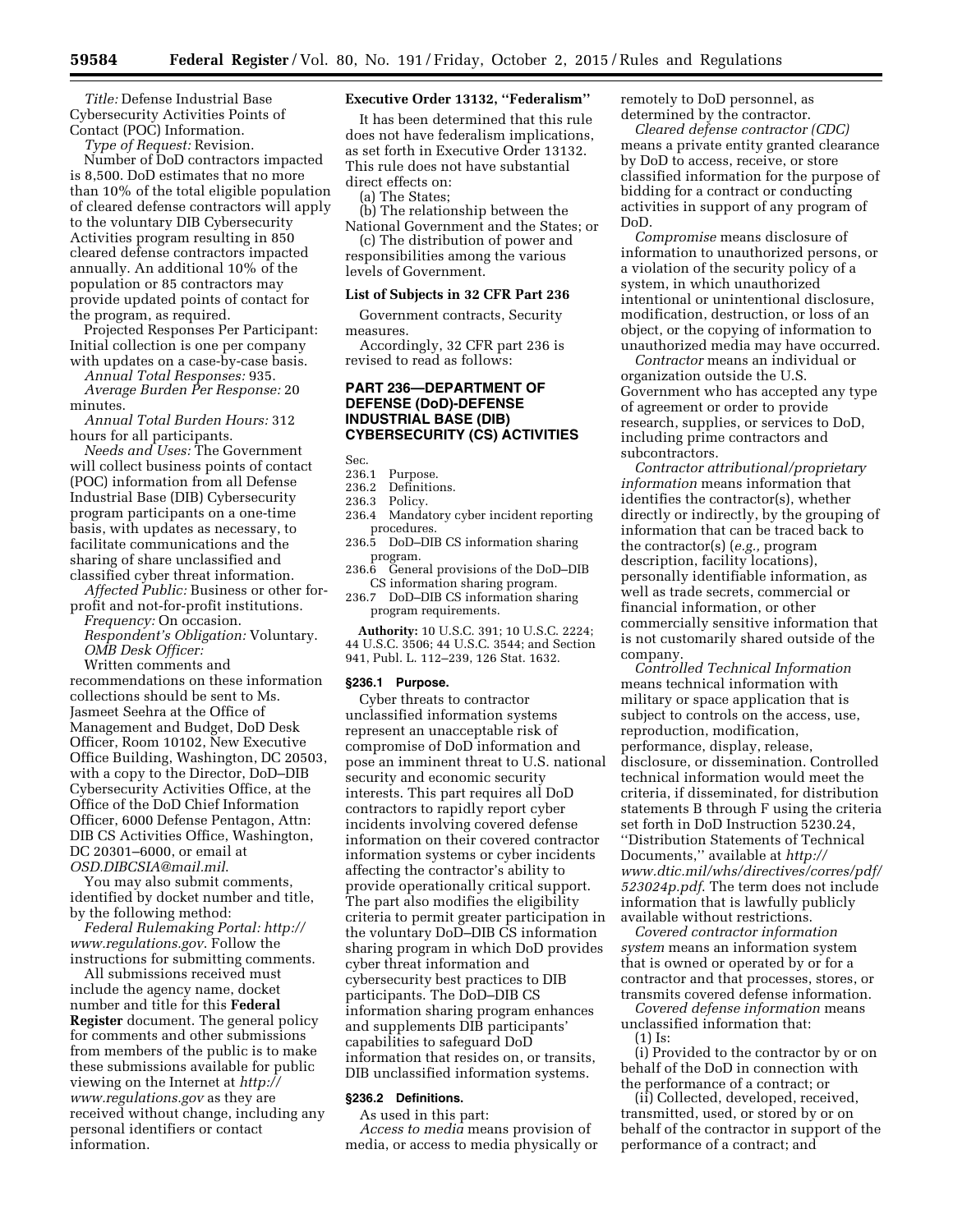(2) Falls in any of the following categories:

(i) Controlled Technical Information; (ii) Critical information (operations security). Specific facts identified through the Operations Security process about friendly intentions, capabilities, and activities vitally needed by adversaries for them to plan and act effectively so as to guarantee failure or unacceptable consequences for friendly mission accomplishment (part of Operations Security process);

(iii) Export Control. Unclassified information concerning certain items, commodities, technology, software, or other information whose export could reasonably be expected to adversely affect the United States national security and nonproliferation objectives. To include dual use items; items identified in export administration regulations, international traffic in arms regulations and munitions list; license applications; and sensitive nuclear technology information;

(iv) Any other information, marked or otherwise identified by the Government, that requires safeguarding or dissemination controls pursuant to and consistent with law, regulations, and Government-wide policies (*e.g.,* privacy, proprietary business information).

*Cyber incident* means actions taken through the use of computer networks that result in a compromise or an actual or potentially adverse effect on an information system and/or the information residing therein.

*Cyber incident damage assessment*  means a managed, coordinated process to determine the effect on defense programs, defense scientific and research projects, or defense warfighting capabilities resulting from compromise of a contractor's unclassified computer system or network.

*Defense Industrial Base (DIB)* means the Department of Defense, Government, and private sector worldwide industrial complex with capabilities to perform research and development, design, produce, and maintain military weapon systems, subsystems, components, or parts to satisfy military requirements.

*DIB participant* means a CDC that has met all of the eligibility requirements to participate in the voluntary DoD–DIB CS Information Sharing Program as set forth in this part (see § 236.7).

*Forensic analysis* means the practice of gathering, retaining, and analyzing computer-related data for investigative purposes in a manner that maintains the integrity of the data.

*Government furnished information (GFI)* means information provided by the Government under the voluntary DoD–DIB CS information sharing

program including but not limited to cyber threat information and cybersecurity practices.

*Information* means any communication or representation of knowledge such as facts, data, or opinions in any medium or form, including textual, numerical, graphic, cartographic, narrative, or audiovisual.

*Information system* means a discrete set of information resources organized for the collection, processing, maintenance, use, sharing, dissemination, or disposition of information.

*Malicious software* means software or firmware intended to perform an unauthorized process that will have adverse impact on the confidentiality, integrity, or availability of an information system. This definition includes a virus, worm, Trojan horse, or other code-based entity that infects a host, as well as spyware and some forms of adware.

*Media* means physical devices or writing surfaces, including but not limited to, magnetic tapes, optical disks, magnetic disks, large-scale integration memory chips, and printouts onto which covered defense information is recorded, stored, or printed within a covered Contractor information system.

*Operationally critical support* means supplies or services designated by the Government as critical for airlift, sealift, intermodal transportation services, or logistical support that is essential to the mobilization, deployment, or sustainment of the Armed Forces in a contingency operation.

*Rapid(ly) report(ing)* means within 72 hours of discovery of any cyber incident.

*Technical Information* means technical data or computer software, as those terms are defined in DFARS 252.227–7013, ''Rights in Technical Data—Noncommercial Items'' (48 CFR 252.227–7013). Examples of technical information include research and engineering data, engineering drawings and associated lists, specifications, standards, process sheets, manuals, technical reports, technical orders, catalog-item identifications, data sets, studies and analyses and related information, and computer software executable code and source code.

*Threat* means any circumstance or event with the potential to adversely impact organization operations (including mission, functions, image, or reputation), organization assets, individuals, other organizations, or the Nation through an information system via unauthorized access, destruction, disclosure, modification of information and/or denial of service.

*U.S. based* means provisioned, maintained, or operated within the physical boundaries of the United States.

*U.S. citizen* means a person born in the United States or naturalized.

# **§236.3 Policy.**

It is DoD policy to:

(a) Establish a comprehensive approach to require safeguarding of covered defense information on covered contractor information systems and to require contractor cyber incident reporting.

(b) Increase Government stakeholder and DIB situational awareness of the extent and severity of cyber threats to DoD information by implementing a streamlined approval process that enables the contractor to elect, in conjunction with the cyber incident reporting and sharing, the extent to which DoD may share cyber threat information obtained from a contractor (or derived from information obtained from the company) under this part that is not information created by or for DoD with:

(1) DIB contractors participating in the DoD–DIB CS information sharing program to enhance their cybersecurity posture to better protect covered defense information on covered contractor information systems, or a contractor's ability to provide operationally critical support; and

(2) Other Government stakeholders for lawful Government activities, including cybersecurity for the protection of Government information or information systems, law enforcement and counterintelligence (LE/CI), and other lawful national security activities directed against the cyber threat (*e.g.,*  those attempting to infiltrate and compromise information on the contractor information systems).

(c) Modify eligibility criteria to permit greater participation in the voluntary DoD–DIB CS information sharing program.

#### **§ 236.4 Mandatory cyber incident reporting procedures.**

(a) *Applicability and order of precedence.* The requirement to report cyber incidents shall be included in all applicable agreements between the Government and the contractor in which covered defense information resides on, or transits covered contractor information systems or under which a contractor provides operationally critical support, and shall be identical to those requirements provided in this section (*e.g.,* by incorporating the requirements of this section by reference, or by expressly setting forth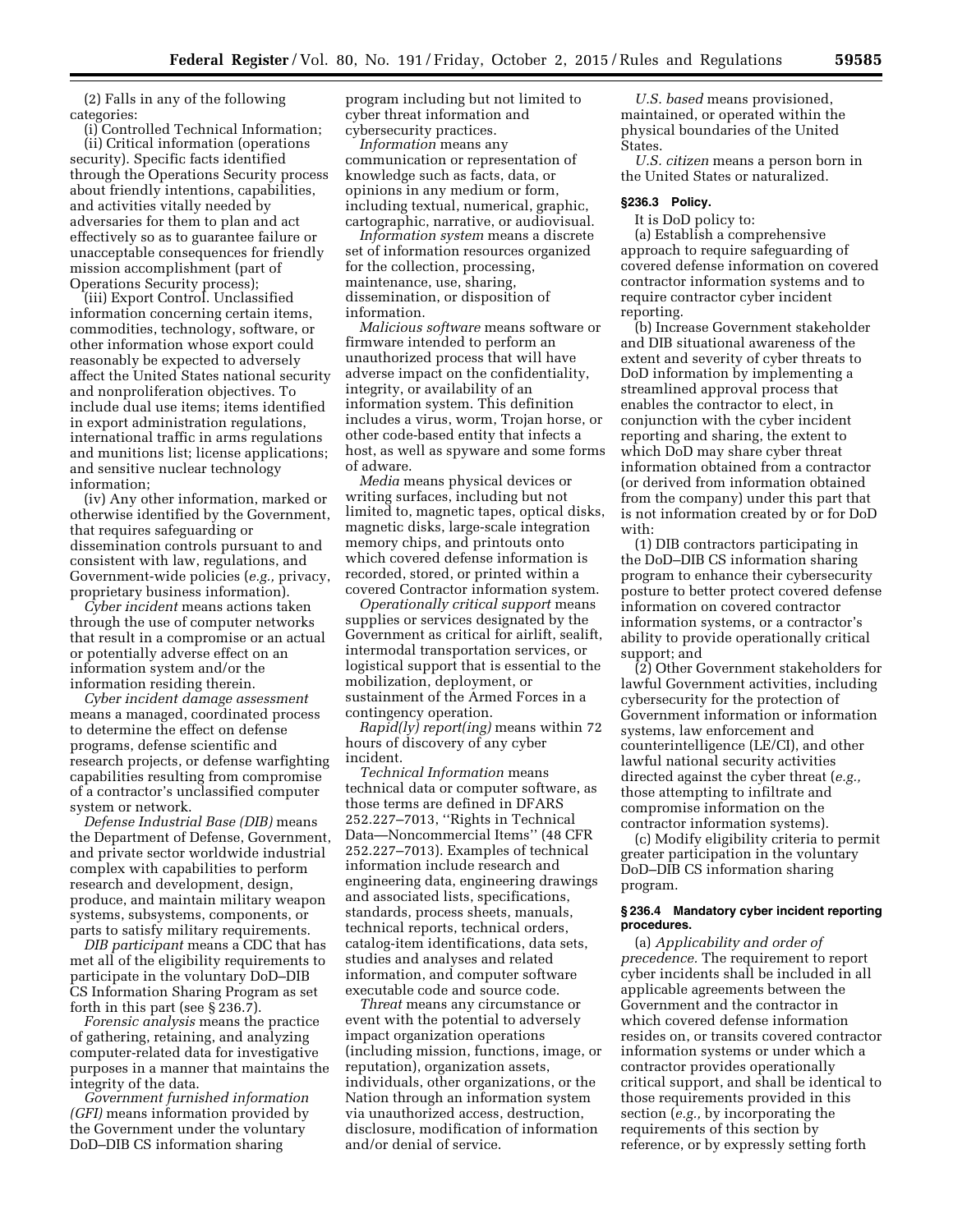such reporting requirements consistent with those of this section). Any inconsistency between the relevant terms and condition of any such agreement and this section shall be resolved in favor of the terms and conditions of the agreement, provided and to the extent that such terms and conditions are authorized to have been included in the agreement in accordance with applicable laws and regulations.

(b) *Cyber incident reporting requirement.* When a contractor discovers a cyber incident that affects a covered contractor information system or the covered defense information residing therein or that affects the contractor's ability to provide operationally critical support, the contractor shall:

(1) Conduct a review for evidence of compromise of covered defense information including, but not limited to, identifying compromised computers, servers, specific data, and user accounts. This review shall also include analyzing covered contractor information system(s) that were part of the cyber incident, as well as other information systems on the contractor's network(s), that may have been accessed as a result of the incident in order to identify compromised covered defense information, or that affect the contractor's ability to provide operationally critical support; and

(2) Rapidly report cyber incidents to DoD at *<http://dibnet.dod.mil>*.

(c) *Cyber incident report.* The cyber incident report shall be treated as information created by or for DoD and shall include, at a minimum, the required elements at *[http://](http://dibnet.dod.mil) [dibnet.dod.mil](http://dibnet.dod.mil)*.

(d) *Subcontractor reporting procedures.* Contractors shall flow down the cyber incident reporting requirements of this part to their subcontractors, as appropriate. Contractors shall require subcontractors to rapidly report cyber incidents directly to DoD at *<http://dibnet.dod.mil>* and the prime contractor. This includes providing the incident report number, automatically assigned by DoD, to the prime contractor (or next higher-tier subcontractor) as soon as practicable.

(e) *Medium assurance certificate requirement.* In order to report cyber incidents in accordance with this part, the contractor or subcontractor shall have or acquire a DoD-approved medium assurance certificate to report cyber incidents. For information on obtaining a DoD-approved medium assurance certificate, see *[http://](http://iase.disa.mil/pki/eca/certificate.html) [iase.disa.mil/pki/eca/certificate.html](http://iase.disa.mil/pki/eca/certificate.html)*.

(f) If the contractor utilizes a thirdparty service provider (SP) for information system security services, the SP may report cyber incidents on behalf of the contractor.

(g) Contractors are encouraged to report information to promote sharing of cyber threat indicators that they believe are valuable in alerting the Government and others, as appropriate in order to better counter threat actor activity. Cyber incidents that are not compromises of covered defense information or do not adversely affect the contractor's ability to perform operationally critical support may be of interest to the DIB and DoD for situational awareness purposes.

(h) *Malicious software.* Malicious software discovered and isolated by the contractor will be submitted to the DoD Cyber Crime Center (DC3) for forensic analysis.

(i) *Media preservation and protection.*  When a contractor discovers a cyber incident has occurred, the contractor shall preserve and protect images of known affected information systems identified in paragraph (b) of this section and all relevant monitoring/ packet capture data for at least 90 days from submission of the cyber incident report to allow DoD to request the media or decline interest.

(j) *Access to additional information or equipment necessary for forensics analysis.* Upon request by DoD, the contractor shall provide DoD with access to additional information or equipment that is necessary to conduct a forensic analysis.

(k) *Cyber incident damage assessment activities.* If DoD elects to conduct a damage assessment, DoD will request that the contractor provide all of the damage assessment information gathered in accordance with paragraph (e) of this section.

(l) *DoD safeguarding and use of contractor attributional/proprietary information.* The Government shall protect against the unauthorized use or release of information obtained from the contractor (or derived from information obtained from the contractor) under this part that includes contractor attributional/proprietary information, including such information submitted in accordance with paragraph (b) of this section. To the maximum extent practicable, the contractor shall identify and mark attributional/proprietary information. In making an authorized release of such information, the Government will implement appropriate procedures to minimize the contractor attributional/proprietary information that is included in such authorized release, seeking to include only that

information that is necessary for the authorized purpose(s) for which the information is being released.

(m) *Use and release of contractor attributional/proprietary information not created by or for DoD.* Information that is obtained from the contractor (or derived from information obtained from the contractor) under this part that is not created by or for DoD is authorized to be released outside of DoD:

(1) To entities with missions that may be affected by such information;

(2) To entities that may be called upon to assist in the diagnosis, detection, or mitigation of cyber incidents;

(3) To Government entities that conduct LE/CI investigations;

(4) For national security purposes, including cyber situational awareness and defense purposes (including sharing with DIB contractors participating in the DIB CS program authorized by this part); or

(5) To a support services contractor (''recipient'') that is directly supporting Government activities related to this part and is bound by use and nondisclosure restrictions that include all of the following conditions:

(i) The recipient shall access and use the information only for the purpose of furnishing advice or technical assistance directly to the Government in support of the Government's activities related to this part, and shall not be used for any other purpose;

(ii) The recipient shall protect the information against unauthorized release or disclosure;

(iii) The recipient shall ensure that its employees are subject to use and nondisclosure obligations consistent with this part prior to the employees being provided access to or use of the information;

(iv) The third-party contractor that reported the cyber incident is a thirdparty beneficiary of the non-disclosure agreement between the Government and the recipient, as required by paragraph (m)(5)(iii) of this section;

(v) That a breach of these obligations or restrictions may subject the recipient to:

(A) Criminal, civil, administrative, and contractual actions in law and equity for penalties, damages, and other appropriate remedies by the United States; and

(B) Civil actions for damages and other appropriate remedies by the third party that reported the incident, as a third party beneficiary of the nondisclosure agreement.

(6) Use and release of contractor attributional/proprietary information created by or for DoD. Information that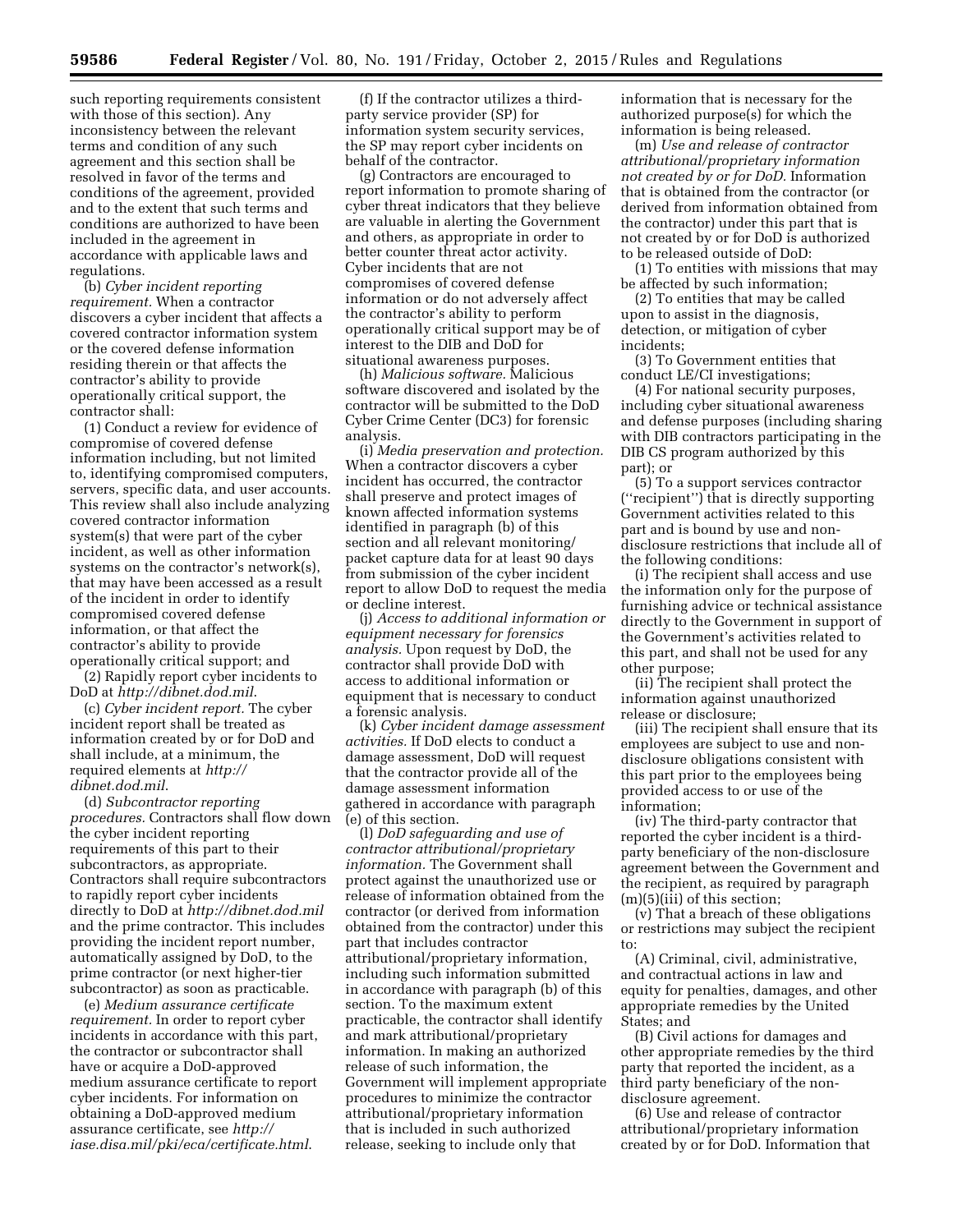is obtained from the contractor (or derived from information obtained from the contractor) under this part that is created by or for DoD (including the information submitted pursuant to paragraph (b) of this section) is authorized to be used and released outside of DoD for purposes and activities authorized by this section, and for any other lawful Government purpose or activity, subject to all applicable statutory, regulatory, and policy based restrictions on the Government's use and release of such information.

(n) Contractors shall conduct their respective activities under this part in accordance with applicable laws and regulations on the interception, monitoring, access, use, and disclosure of electronic communications and data.

(o) *Freedom of Information Act (FOIA).* Agency records, which may include qualifying information received from non-federal entities, are subject to request under the Freedom of Information Act (5 U.S.C. 552) (FOIA), which is implemented in the DoD by DoD Directive 5400.07 and DoD Regulation 5400.7–R (see 32 CFR parts 285 and 286, respectively). Pursuant to established procedures and applicable regulations, the Government will protect sensitive nonpublic information reported under mandatory reporting requirements against unauthorized public disclosure by asserting applicable FOIA exemptions. The Government will inform the non-Government source or submitter (*e.g.,*  contractor or DIB participant of any such information that may be subject to release in response to a FOIA request), in order to permit the source or submitter to support the withholding of such information or pursue any other available legal remedies.

(p) *Other reporting requirements.*  Cyber incident reporting required by this part in no way abrogates the contractor's responsibility for other cyber incident reporting pertaining to its unclassified information systems under other clauses that may apply to its contract(s), or as a result of other applicable U.S. Government statutory or regulatory requirements, including Federal or DoD requirements for Controlled Unclassified Information as established by Executive Order 13556, as well as regulations and guidance established pursuant thereto.

### **§ 236.5 DoD–DIB CS information sharing program.**

(a) All contractors that are CDCs and meet the requirements set forth in § 236.7 are eligible to join the voluntary DoD–DIB CS information sharing program as a DIB participant.

(b) Under the voluntary activities of the DoD–DIB CS information sharing program, the Government and each DIB participant will execute a standardized agreement, referred to as a Framework Agreement (FA) to share, in a timely and secure manner, on a recurring basis, and to the greatest extent possible, cybersecurity information.

(c) Each such FA between the Government and a DIB participant must comply with and implement the requirements of this part, and will include additional terms and conditions as necessary to effectively implement the voluntary information sharing activities described in this part with individual DIB participants.

(d) The DoD–DIB CS Activities Office is the overall point of contact for the program. The DC3 managed DoD–DIB Collaborative Information Sharing Environment (DCISE) is the operational focal point for cyber threat information sharing and incident reporting under the DoD–DIB CS information sharing program.

(e) The Government will maintain a Web site or other internet-based capability to provide potential DIB participants with information about eligibility and participation in the program, to enable online application or registration for participation, and to support the execution of necessary agreements with the Government.

(f) *GFI.* The Government shall share GFI with DIB participants or designated SP in accordance with this part.

(g) Prior to receiving GFI from the Government, each DIB participant shall provide the requisite points of contact information, to include security clearance and citizenship information, for the designated personnel within their company (*e.g.,* typically 3–10 company designated points of contact) in order to facilitate the DoD–DIB interaction in the DoD–DIB CS information sharing program. The Government will confirm the accuracy of the information provided as a condition of that point of contact being authorized to act on behalf of the DIB participant for this program.

(h) GFI will be issued via both unclassified and classified means. DIB participant handling and safeguarding of classified information shall be in compliance with DoD 5220.22–M, ''National Industrial Security Program Operating Manual (NISPOM),'' available at *[http://www.dss.mil/documents/odaa/](http://www.dss.mil/documents/odaa/nispom2006-5220.pdf) [nispom2006-5220.pdf](http://www.dss.mil/documents/odaa/nispom2006-5220.pdf)*. The Government shall specify transmission and distribution procedures for all GFI, and shall inform DIB participants of any

revisions to previously specified transmission or procedures.

(i) Except as authorized in this part or in writing by the Government, DIB participants may:

(1) Use GFI only on U.S. based covered contractor information systems, or U.S. based networks or information systems used to provide operationally critical support; and

(2) Share GFI only within their company or organization, on a need-toknow basis, with distribution restricted to U.S. citizens.

(j) In individual cases DIB participants may request, and the Government may authorize, disclosure and use of GFI under applicable terms and conditions when the DIB participant can demonstrate that appropriate information handling and protection mechanisms are in place and has determined that it requires the ability:

(1) To share the GFI with a non-U.S. citizen; or

(2) To use the GFI on a non-U.S. based covered contractor information system; or

(3) To use the GFI on a non-U.S. based network or information system in order to better protect a contractor's ability to provide operationally critical support.

(k) DIB participants shall maintain the capability to electronically disseminate GFI within the Company in an encrypted fashion (*e.g.,* using Secure/ Multipurpose Internet Mail Extensions (S/MIME), secure socket layer (SSL), Transport Layer Security (TLS) protocol version 1.2, DoD-approved medium assurance certificates).

(l) DIB participants shall not share GFI outside of their company or organization, regardless of personnel clearance level, except as authorized in this part or otherwise authorized in writing by the Government.

(m) If the DIB participant utilizes a SP for information system security services, the DIB participant may share GFI with that SP under the following conditions and as authorized in writing by the Government:

(1) The DIB participant must identify the SP to the Government and request permission to share or disclose any GFI with that SP (which may include a request that the Government share information directly with the SP on behalf of the DIB participant) solely for the authorized purposes of this program.

(2) The SP must provide the Government with sufficient information to enable the Government to determine whether the SP is eligible to receive such information, and possesses the capability to provide appropriate protections for the GFI.